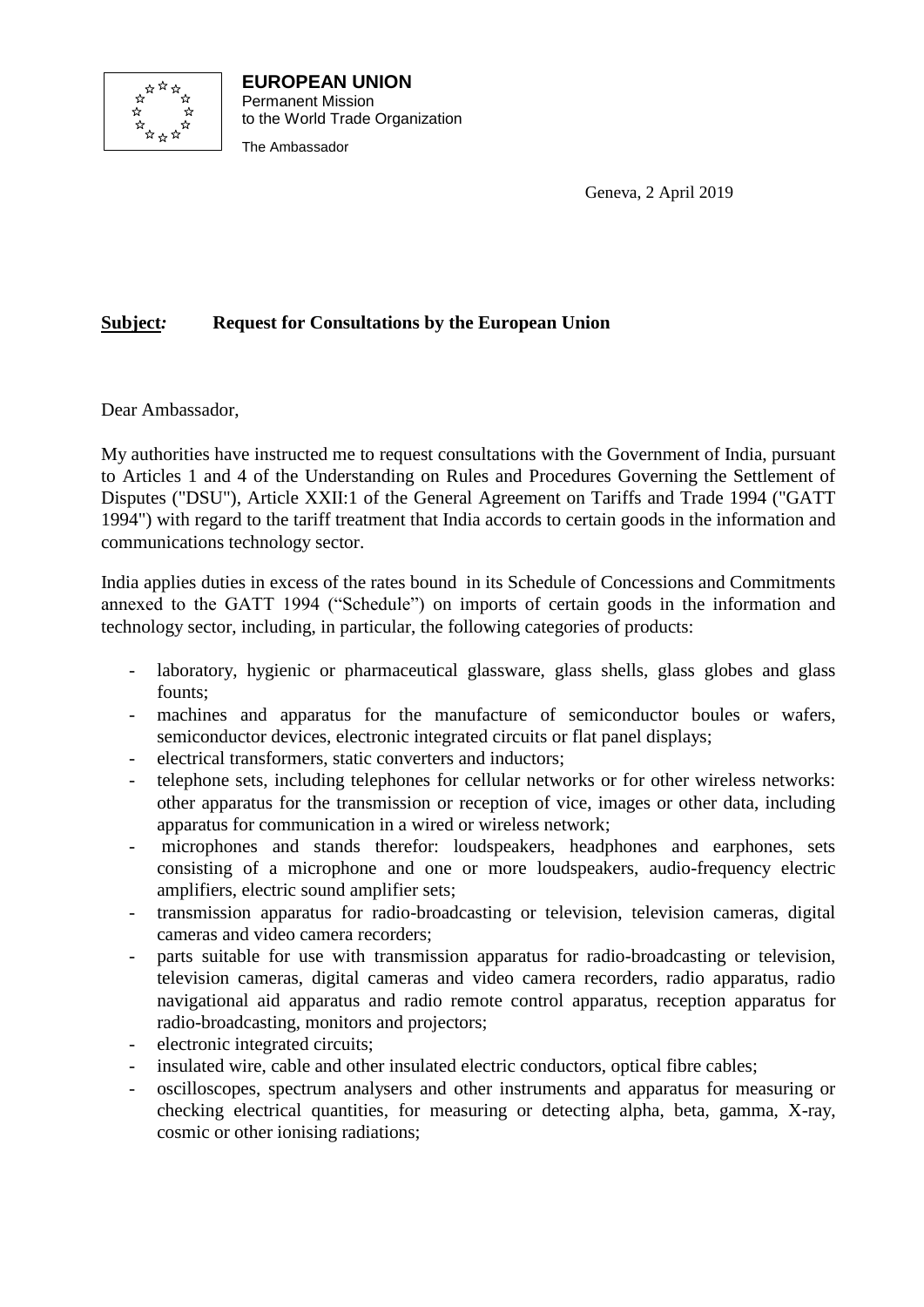measuring or checking instruments, appliances and machines, profile projectors.

By way of example, the applied duty rates on the tariff lines presented in the attached table clearly exceed the bound rate in India's Schedule , which is set at 0%.

India imposes these measures through, inter alia, the following legal instruments:

- Section 12 of the Customs Act, 1962, requiring the collection of customs duties as specified in the Customs Tariff Act, 1975.
- Section 2 and the First Schedule of the Customs Tariff Act, 1975, as amended from time to time, including most recently by:
	- o Finance Act of 2014 (2014-2015 "Union Budget")
	- o Finance Act of 2007 (2007-2008 "Union Budget")
	- o Finance Act of 2018 (2018-2019 "Union Budget")
- Notifications granting exemption from duty pursuant to Section 25 of the Customs Act, 1962 and to Section 3 of Customs Tariff Act, 1975 and setting the applicable rates for the products concerned, including in particular:
	- o No. 19/2016-Customs of 1 March 2016
	- o No. 32/2016-Customs of 5 May 2016
	- o No. 50/2017-Customs of 30 June 2017,
	- o No. 56/2017-Customs of 30 June 2017,
	- o No. 57/2017-Customs of 30 June 2017,
	- o No. 58/2017-Customs of 30 June 2017,
	- o No. 67/2017-Customs of 14 July 2017,
	- o No. 91/2017-Customs of 14 December 2017
	- o No. 6/2018-Customs of 2 February 2018,
	- o No. 22/2018-Customs of 2 February 2018,
	- o No. 36/2018-Customs of 2 April 2018,
	- o No. 37/2018-Customs of 2 April 2018,
	- o No. 38/2018-Customs of 2 April 2018,
	- o No. 39/2018-Customs of 2 April 2018,
	- o No. 40/2018-Customs of 2 April 2018,
	- o No. 74/2018-Customs of 11 October 2018,
	- o No. 75/2018-Customs of 11 October 2018,
	- o No. 76/2018-Customs of 11 October 2018,
	- o No. 02/2019-Customs of 29 January 2019.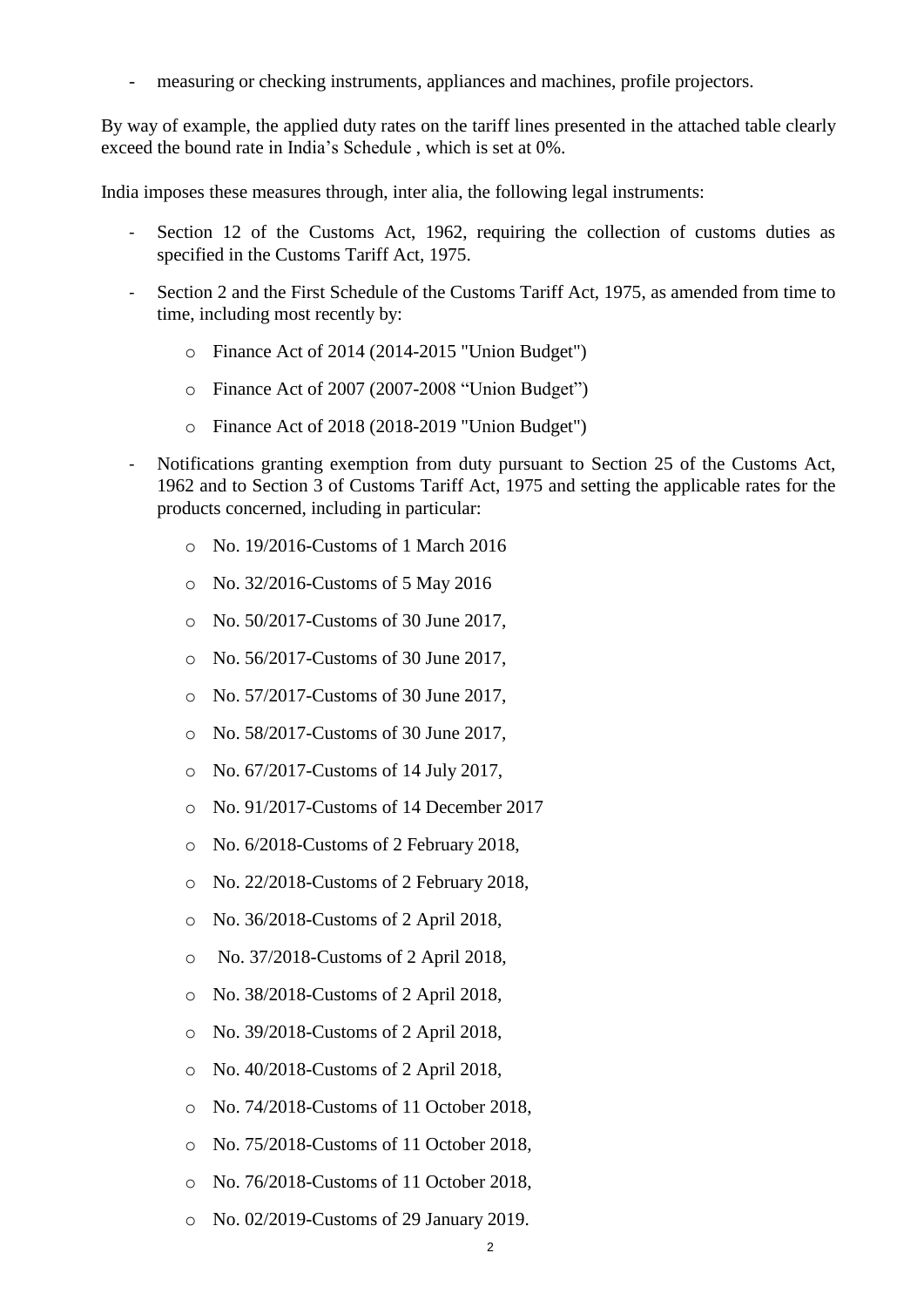For each of the measures referred to above, this request also covers any amendments, replacements, extensions, implementing measures or other related measures adopted by the legislative or executive authorities of India.

These measures appear to be inconsistent with India's obligations under the covered agreements and, in particular, with Article II:1 (a) and (b) of the GATT 1994, because, through those measures, India accords to the EU commerce of certain goods in the information and communications technology sector treatment less favourable than that provided for in its Schedule and does not exempt those goods from ordinary customs duties or other import duties in excess of those set forth and provided in its Schedule, respectively.

The tariff treatment that India accords to certain goods in the information and communications technology sector identified in this request appears to nullify or impair the benefits accruing to the European Union directly or indirectly under the covered agreements.

The European Union reserves the right to address additional measures and claims under other provisions of the covered agreements regarding the above matters during the course of the consultations.

The European Union looks forward to receiving India's reply to this request and expresses its readiness to consider a mutually convenient date and place for the consultations.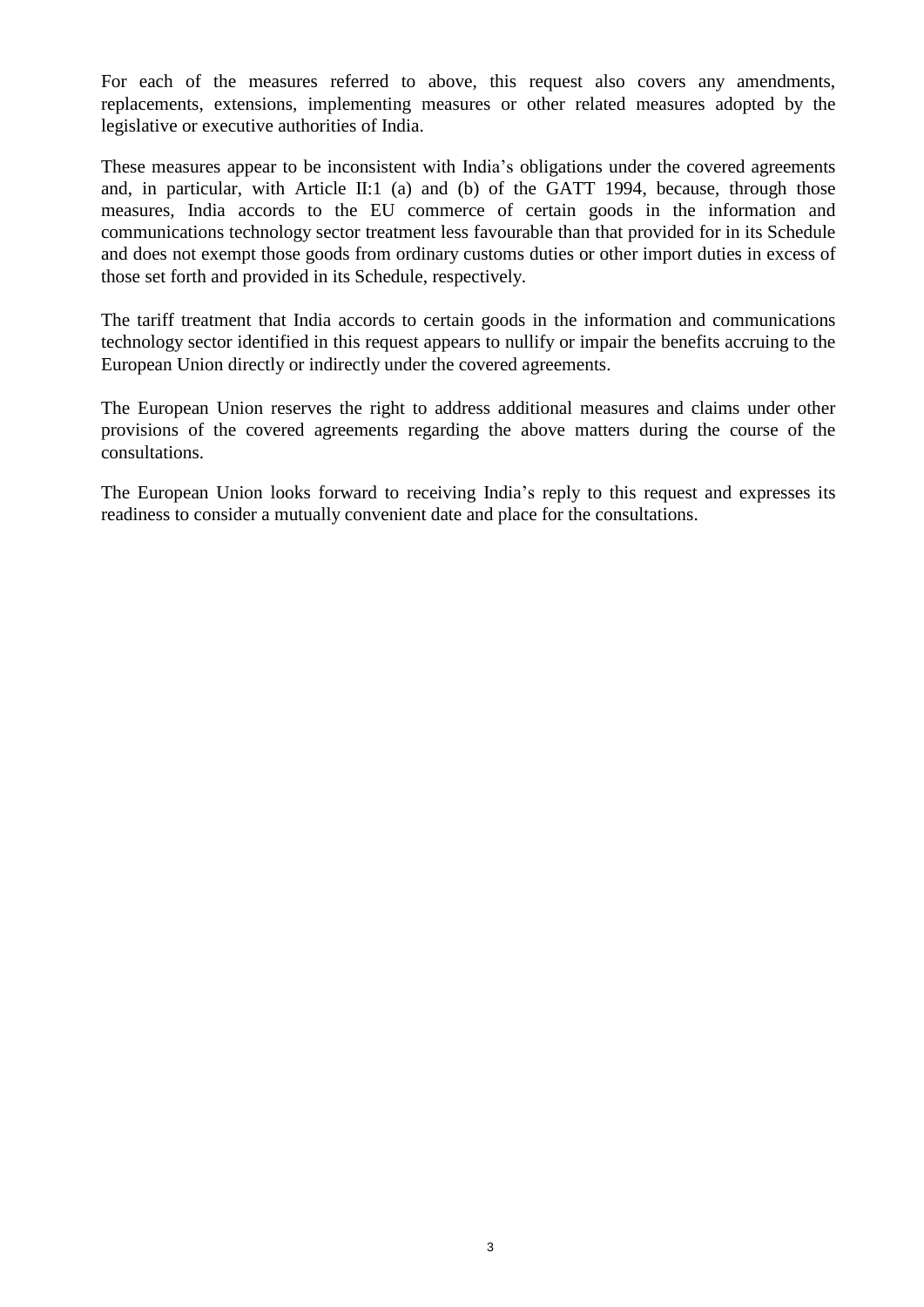## **ANNEX – Comparative Table (tariff bindings and applied duty rates)**

| India WTO certified schedule |                          |                                                                                                                                                                  | India applied duties     |                          |                                                                                                                  |                        |
|------------------------------|--------------------------|------------------------------------------------------------------------------------------------------------------------------------------------------------------|--------------------------|--------------------------|------------------------------------------------------------------------------------------------------------------|------------------------|
| (1)<br><b>HS2007</b>         | (2)<br>ex.               | (3)<br>Description                                                                                                                                               | (4)<br>Tariff<br>binding | (5)<br>HS2017            | (6)<br>Description                                                                                               | (7)<br>Applied<br>duty |
| 7017.10                      | 01'                      | - - Quartz reactor tubes and holders<br>designed for insertion into diffusion and<br>oxidation furnaces for production of<br>Semi-conductor wafers.              | 0%                       | 7017.10.00               | - Of fused quartz or other fused silica                                                                          | 10%                    |
| 7020.00                      | 01'                      | - Quartz reactor tubes and holders<br>designed for insertion into diffusion and<br>oxidation furnaces for production of semi<br>conductor wafers                 | 0%                       | 7020.00.29<br>7020.00.90 | $--$ Other<br>- - Other                                                                                          | 10%<br>10%             |
| 8486.10.00                   | $\overline{\phantom{0}}$ | - Machines and apparatus for the<br>manufacture of boules or wafers                                                                                              | 0%                       | 8486.10.00               | - Machines and apparatus for the<br>manufacture of boules or wafers                                              | 7.5%                   |
| 8486.20.00                   | $\overline{a}$           | - Machines and apparatus for the<br>manufacture of semiconductor devices or<br>of electronic integrated circuits                                                 | 0%                       | 8486.20.00               | - Machines and apparatus for the<br>manufacture of semiconductor devices<br>or of electronic integrated circuits | 7.5%                   |
| 8486.30.00                   | $\overline{a}$           | - Machines and apparatus for the<br>manufacture of flat panel displays                                                                                           | 0%                       | 8486.30.00               | - Machines and apparatus for the<br>manufacture of flat panel displays                                           | 7.5%                   |
| 8486.40.00                   | $\overline{a}$           | - Machines and apparatus specified in<br>Note $9$ (C) to this Chapter                                                                                            | 0%                       | 8486.40.00               | - Machines and apparatus specified in<br>Note 9 (C) to this Chapter                                              | 7.5%                   |
| 8486.90.00                   | $\sim$                   | - Parts and accessories                                                                                                                                          | 0%                       | 8486.90.00               | - Parts and accessories                                                                                          | 7.5%                   |
| 8504.40                      | 02'                      | - - Static converters for automatic data<br>processing machines and units thereof,<br>and telecommunication apparatus                                            | 0%                       | 8504.40.90               | - - Other                                                                                                        | 15%                    |
| 8504.90                      | 01'                      | -- Printed circuit assemblies for static<br>convertors for automatic data processsing<br>machines and units thereof, and<br>telecommunication apparatus; printed | 0%                       | 8504.90.90               | - - Other                                                                                                        | 10%                    |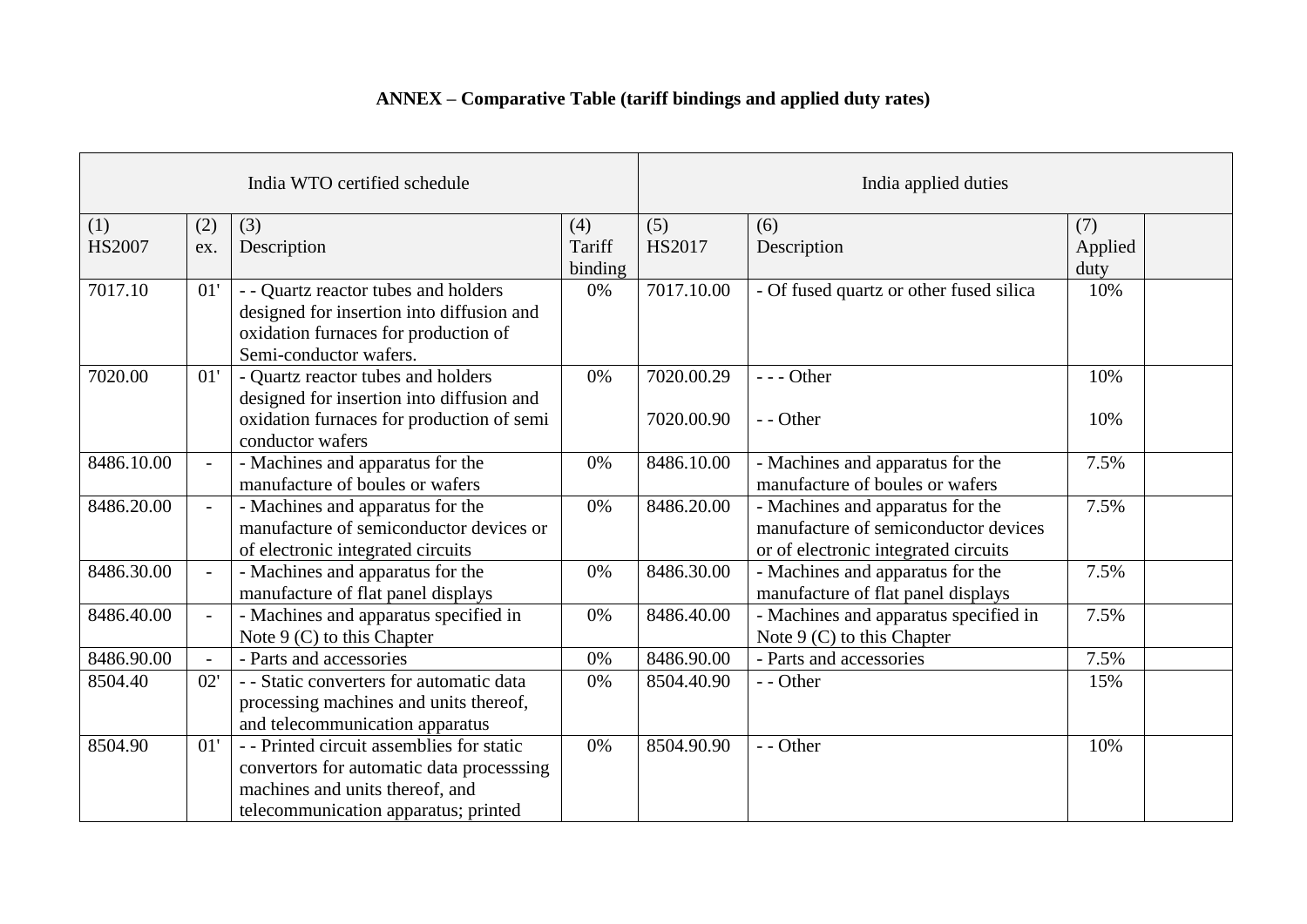| India WTO certified schedule |                          |                                                                                                                                                                             | India applied duties     |                          |                                                            |                        |  |
|------------------------------|--------------------------|-----------------------------------------------------------------------------------------------------------------------------------------------------------------------------|--------------------------|--------------------------|------------------------------------------------------------|------------------------|--|
| (1)<br><b>HS2007</b>         | (2)<br>ex.               | (3)<br>Description                                                                                                                                                          | (4)<br>Tariff<br>binding | (5)<br><b>HS2017</b>     | (6)<br>Description                                         | (7)<br>Applied<br>duty |  |
|                              |                          | circuit assemblies for other inductors for<br>power supplies for automatic data<br>processing machines and units thereof,<br>and telecommunication apparatus                |                          |                          |                                                            |                        |  |
| 8517.12                      | $\blacksquare$           | - - Telephones for cellular networks or<br>for other wireless networks                                                                                                      | 0%                       | 8517.12.10<br>8517.12.90 | - - - Push button type<br>$--$ Other                       | 20%<br>20%             |  |
| 8517.61                      | $\overline{\phantom{a}}$ | - - Base stations                                                                                                                                                           | 0%                       | 8517.61.00               | - - Base stations                                          | 20%                    |  |
| 8517.62                      |                          | - - Machines for the reception, conversion<br>and transmission or regeneration of<br>voice, images or other data, including<br>switching and routing apparatus              | 0%                       | 8517.62.90               | $--$ Other                                                 | 10% or<br>20%          |  |
| 8517.70                      | 01'                      | - - Parts and accessories of the machines<br>of heading 84.71: For populated PCBs                                                                                           | 0%                       | 8517.70.10               | - - Populated, loaded or stuffed printed<br>circuit boards | 10%                    |  |
| 8517.70                      | 02'                      | - - Parts and accessories of the machines<br>of heading 84.71: Other                                                                                                        | 0%                       | 8517.70.90               | - - Other                                                  | 15%                    |  |
| 8517.70                      | 03'                      | $-$ - Other                                                                                                                                                                 | 0%                       |                          |                                                            |                        |  |
| 8518.10                      | 01'                      | - - Microphones having a frequency<br>range of 300 Hz to 3,4 KHz with a<br>diameter of not exceeding 10 mm and a<br>height not exceeding 3 mm, for<br>telecommunication use | 0%                       | 8518.10.00               | - Microphones and stands therefor                          | 15%                    |  |
| 8518.29                      | 01'                      | --- Loudspeakers, without housing,<br>having a frequency range of 300 Hz to<br>3,4 KHz with a diameter of not exceeding<br>50mm, for telecommunication use - cone           | 0%                       | 8518.29                  | - - Other                                                  | 15%                    |  |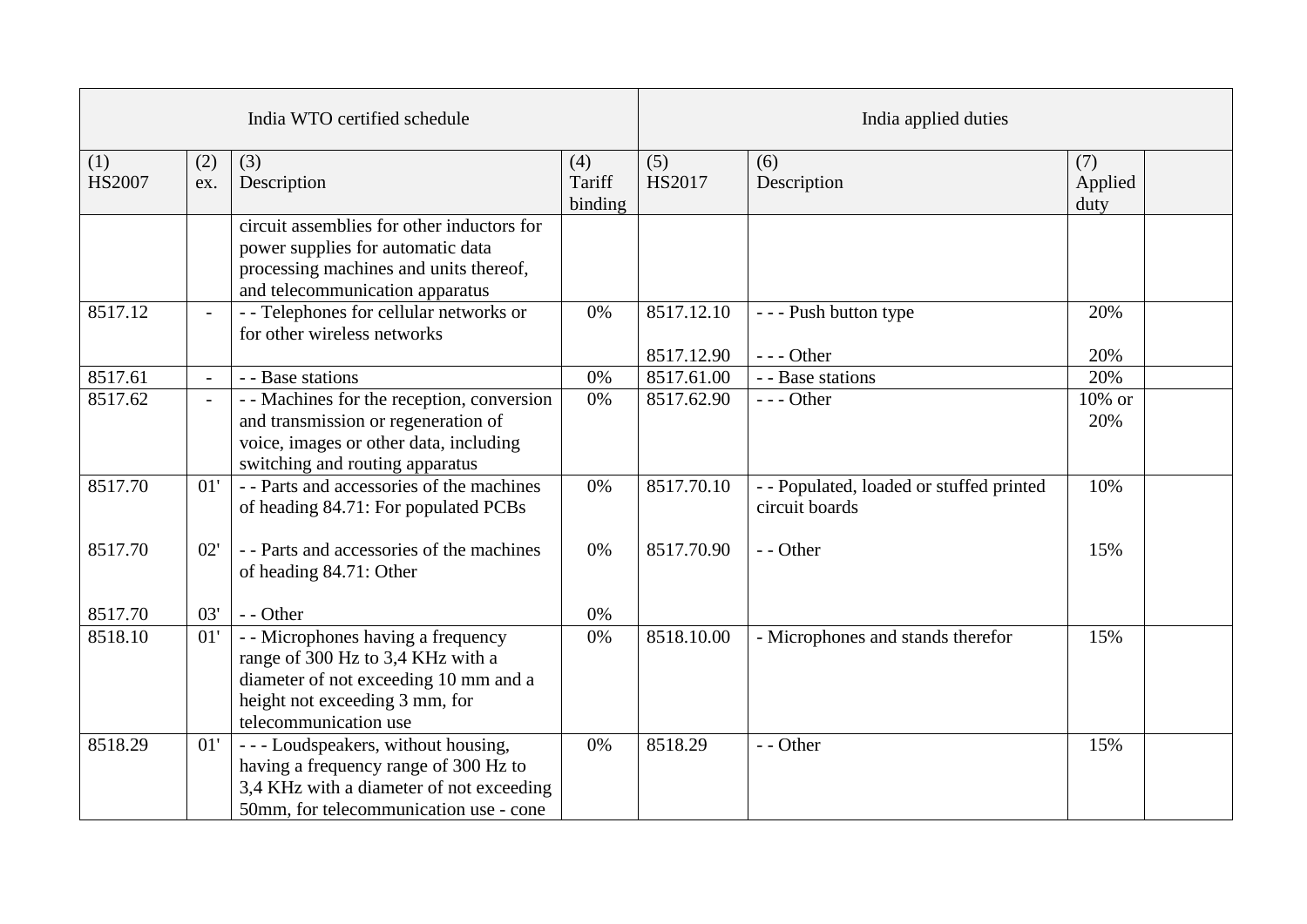| India WTO certified schedule |            |                                                                                                                                                                                      | India applied duties     |                      |                                                                                                                                                  |                        |  |
|------------------------------|------------|--------------------------------------------------------------------------------------------------------------------------------------------------------------------------------------|--------------------------|----------------------|--------------------------------------------------------------------------------------------------------------------------------------------------|------------------------|--|
| (1)<br><b>HS2007</b>         | (2)<br>ex. | (3)<br>Description                                                                                                                                                                   | (4)<br>Tariff<br>binding | (5)<br><b>HS2017</b> | (6)<br>Description                                                                                                                               | (7)<br>Applied<br>duty |  |
|                              |            | type                                                                                                                                                                                 |                          |                      |                                                                                                                                                  |                        |  |
| 8518.29                      | 02'        | --- Loudspeakers, without housing,<br>having a frequency range of 300 Hz to<br>3,4 KHz with a diameter of not exceeding<br>50mm, for telecommunication use -<br>Other than cone type | 0%                       |                      |                                                                                                                                                  |                        |  |
| 8518.30                      | 01'        | - - Line telephone handsets                                                                                                                                                          | 0%                       | 8518.30              | - Headphones and earphones, whether<br>or not combined with a microphone,<br>and sets consisting of a microphone and<br>one or more loudspeakers | 15%                    |  |
| 8525.80                      | 02'        | - - Still image video cameras and other<br>video camera recorders; digital cameras:<br>Digital still image video cameras                                                             | 0%                       | 8525.80.20           | - - Digital cameras                                                                                                                              | 15%                    |  |
| 8529.90                      | 01'        | - - Parts and accessories of the machines<br>of heading 84.71                                                                                                                        | 0%                       | 8529.90              | - Other:                                                                                                                                         |                        |  |
|                              |            |                                                                                                                                                                                      |                          | 8529.90.10           | - - For communication jamming<br>equipment                                                                                                       | 7.5%                   |  |
|                              |            |                                                                                                                                                                                      |                          | 8529.90.20           | - - For amateur radio communication<br>equipment                                                                                                 | 7.5%                   |  |
|                              |            |                                                                                                                                                                                      |                          | 8529.90.90           | - - Other                                                                                                                                        | 15%                    |  |
| 8542.39                      | 01'        | --- Of monolithic and hybrid integrated<br>circuits                                                                                                                                  | 0%                       | 8542.39              | - - Other                                                                                                                                        | 7.5%                   |  |
| 8544.42                      | 01'        | - - Of a kind used for telecommunications                                                                                                                                            | 0%                       | 8544.42.91           | ---- Paper insulated, of a kind used in<br>telecommunication                                                                                     | 15%                    |  |